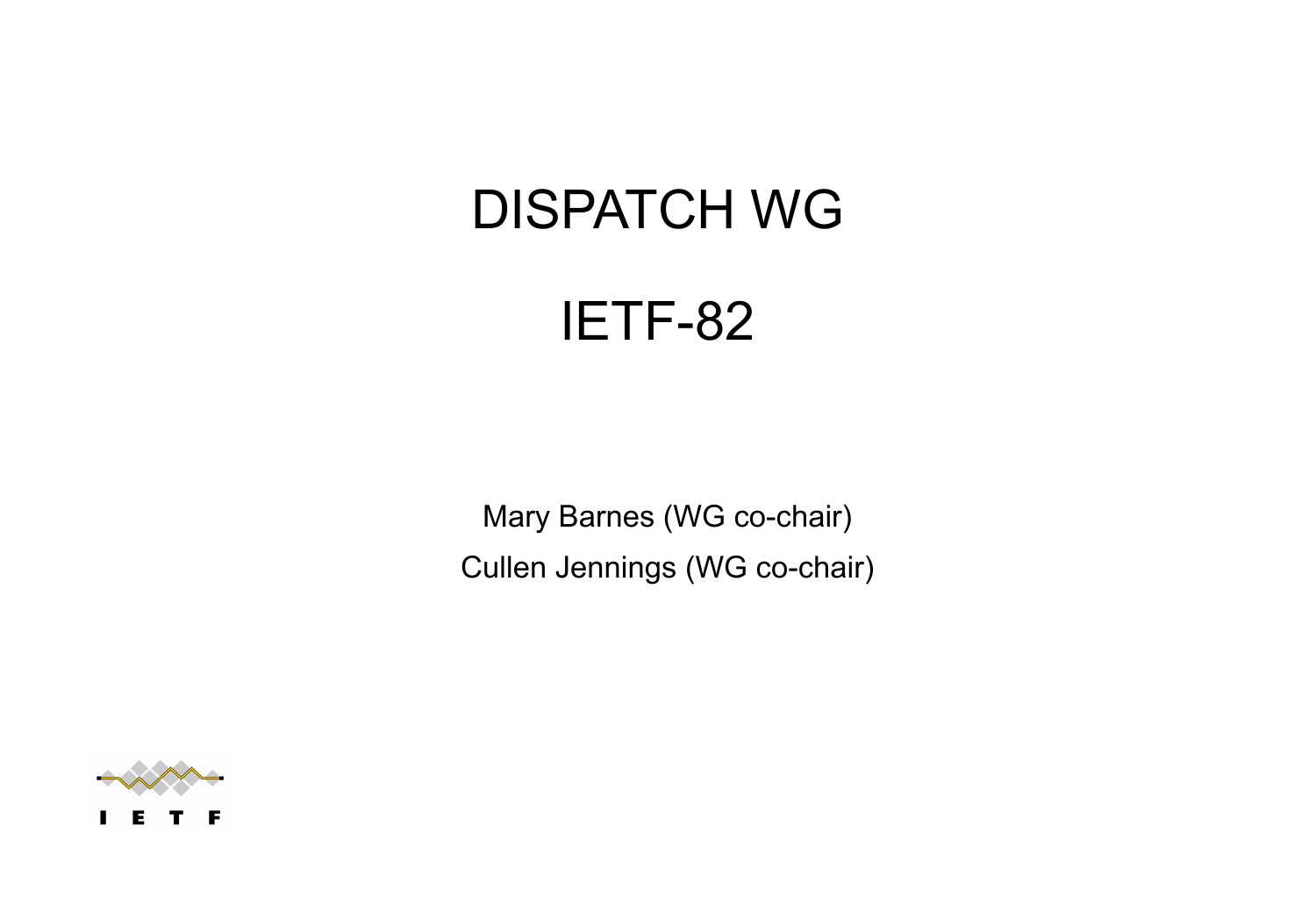## Note Well

- Any submission to the IETF intended by the Contributor for publication as all or part of an IETF Internet-Draft or RFC and any statement made within the context of an IETF activity is considered an "IETF Contribution". Such statements include oral statements in IETF sessions, as well as written and electronic communications made at any time or place, which are addressed to:
	- . the IETF plenary session,
	- . any IETF working group or portion thereof,
	- . the IESG or any member thereof on behalf of the IESG,
	- . the IAB or any member thereof on behalf of the IAB,
	- any IETF mailing list, including the IETF list itself, any working group or design team list, or any other list functioning under IETF auspices,
	- . the RFC Editor or the Internet-Drafts function
- All IETF Contributions are subject to the rules of RFC 5378 and RFC 3979 (updated by RFC 4879). Statements made outside of an IETF session, mailing list or other function, that are clearly not intended to be input to an IETF activity, group or function, are not IETF Contributions in the context of this notice. Please consult RFC 5378 and RFC 3979 for details.
- A participant in any IETF activity is deemed to accept all IETF rules of process, as documented in Best Current Practices RFCs and IESG Statements.
- A participant in any IETF activity acknowledges that written, audio and video records of meetings may be made and may be available to the public.



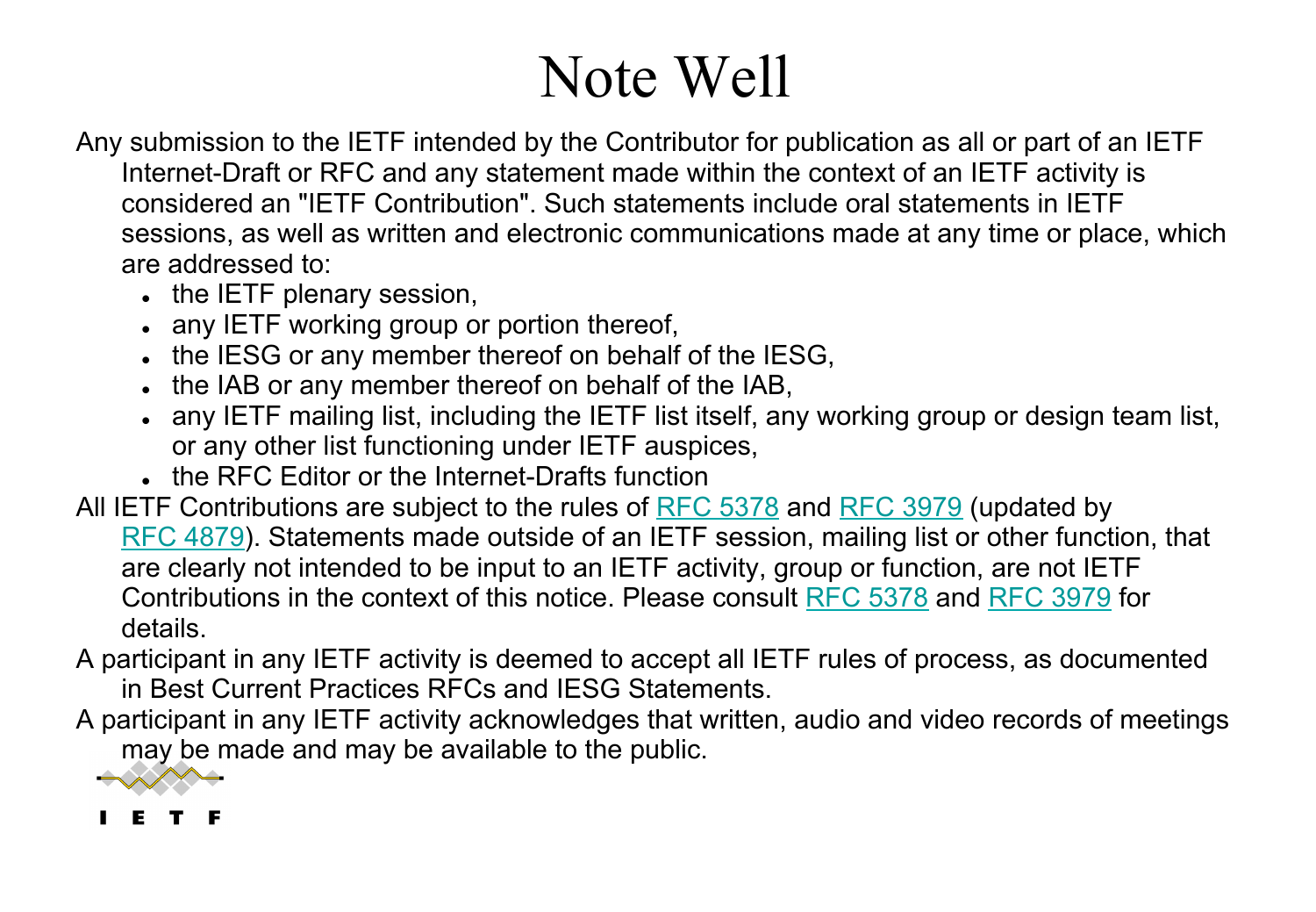## Agenda – Tuesday 1300-1500

13:00-13:10 Agenda bash, Status, IETF-83 deadlines and items of interest (chairs)

13:10-13:30 SIP Continuation (Amardeep Sinha)

13:10-13:50 Remote Call/Device Control (Alan Johnston)

13:50-14:30 Referencing and verifying User Attributes (Kumiko Ono)

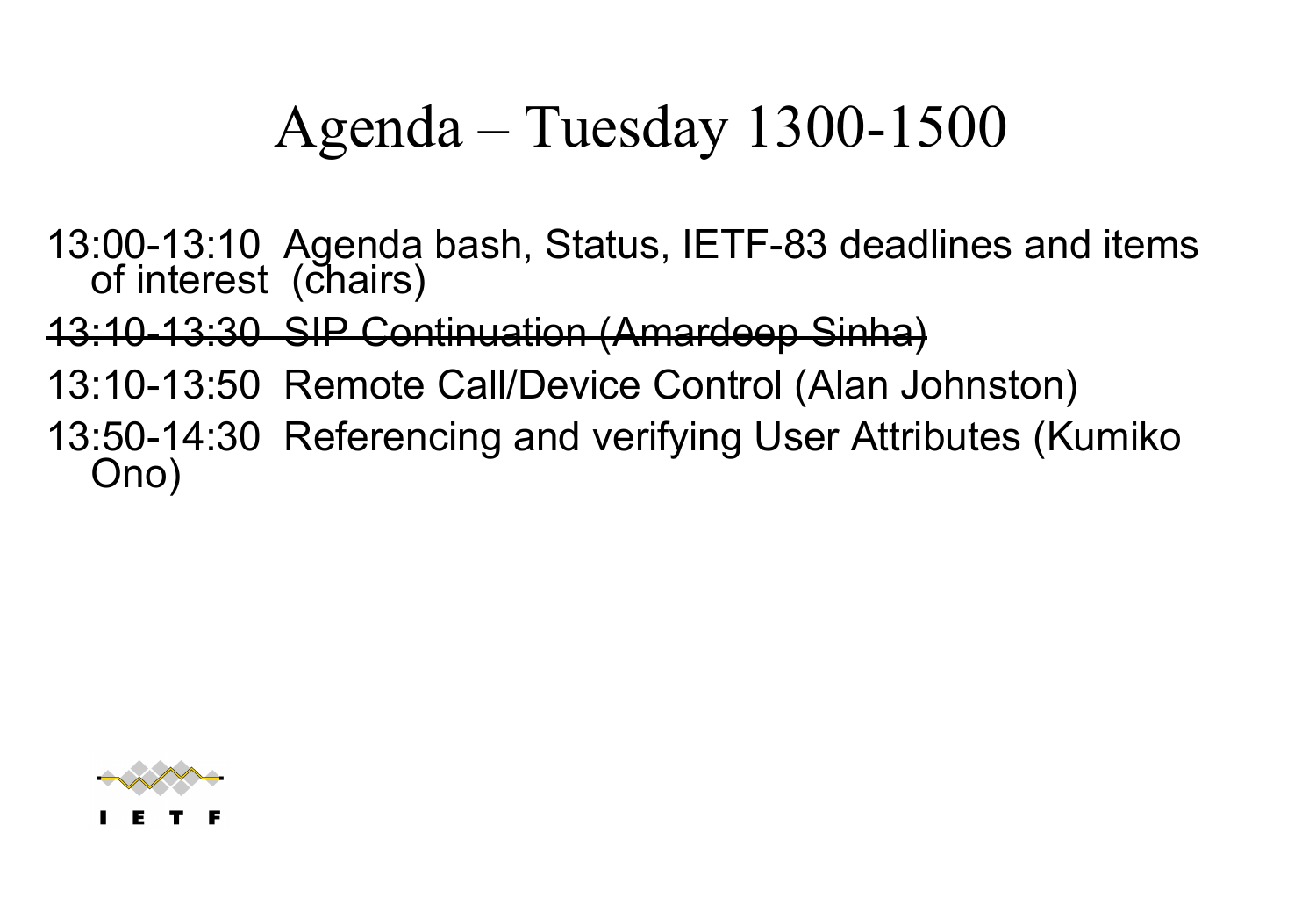### DISPATCH WG Status

- Topics dispatched from IETF-81:
	- BFCPbis new WG formed: meeting on Wednesday a.m. (time slot shared with ECRIT)
	- Session ID new WG: updated charter under discussion
- Dates for IETF-83 topics will be available on the wiki: http://trac.tools.ietf.org/wg/dispatch/trac/wiki
- Additional information on the state of DISPATCHed items available on the wiki: http://trac.tools.ietf.org/wg/dispatch/trac/wiki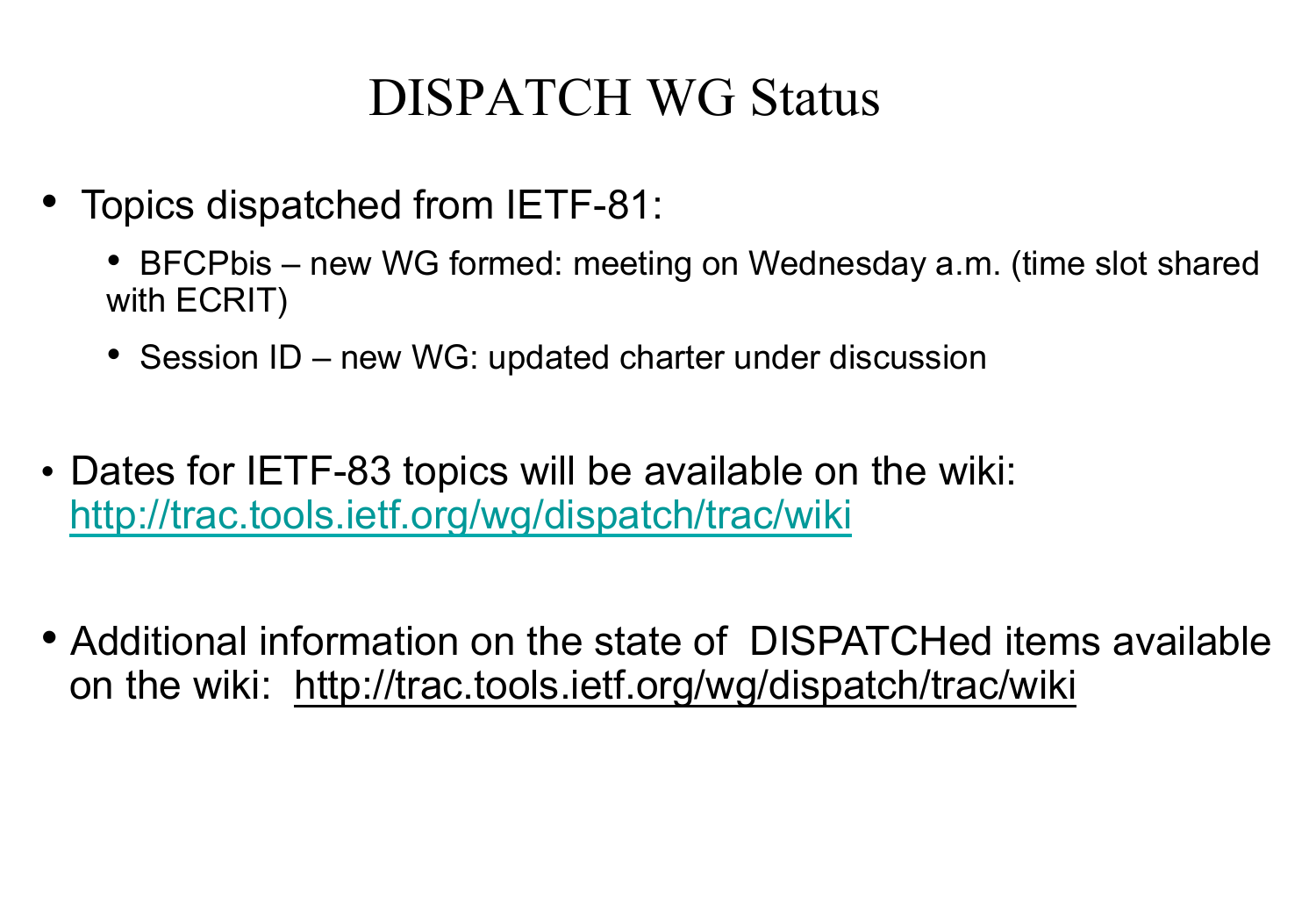## IETF-83 Deadlines

- Jan 16<sup>th</sup>, 2012. Cutoff date to notify the chairs/DISPATCH WG of plans to submit a proposal. [Two weeks prior to deadline for scheduling WG sessions]
- Jan 23, 2012. Cutoff for charter proposals for topics. [Three weeks] prior to BoF proposal deadline, two weeks before announcement of topics]
- Feb 6, 2012. Topics that are to be the focus of IETF-83 are announced. [One week before AD BoF approval, 4 weeks before -00 deadline, \*one week\* after deadline for requesting WG session]
- March 5, 2012. -00 draft deadline.
- March 12, 2012, 2011. Draft deadline.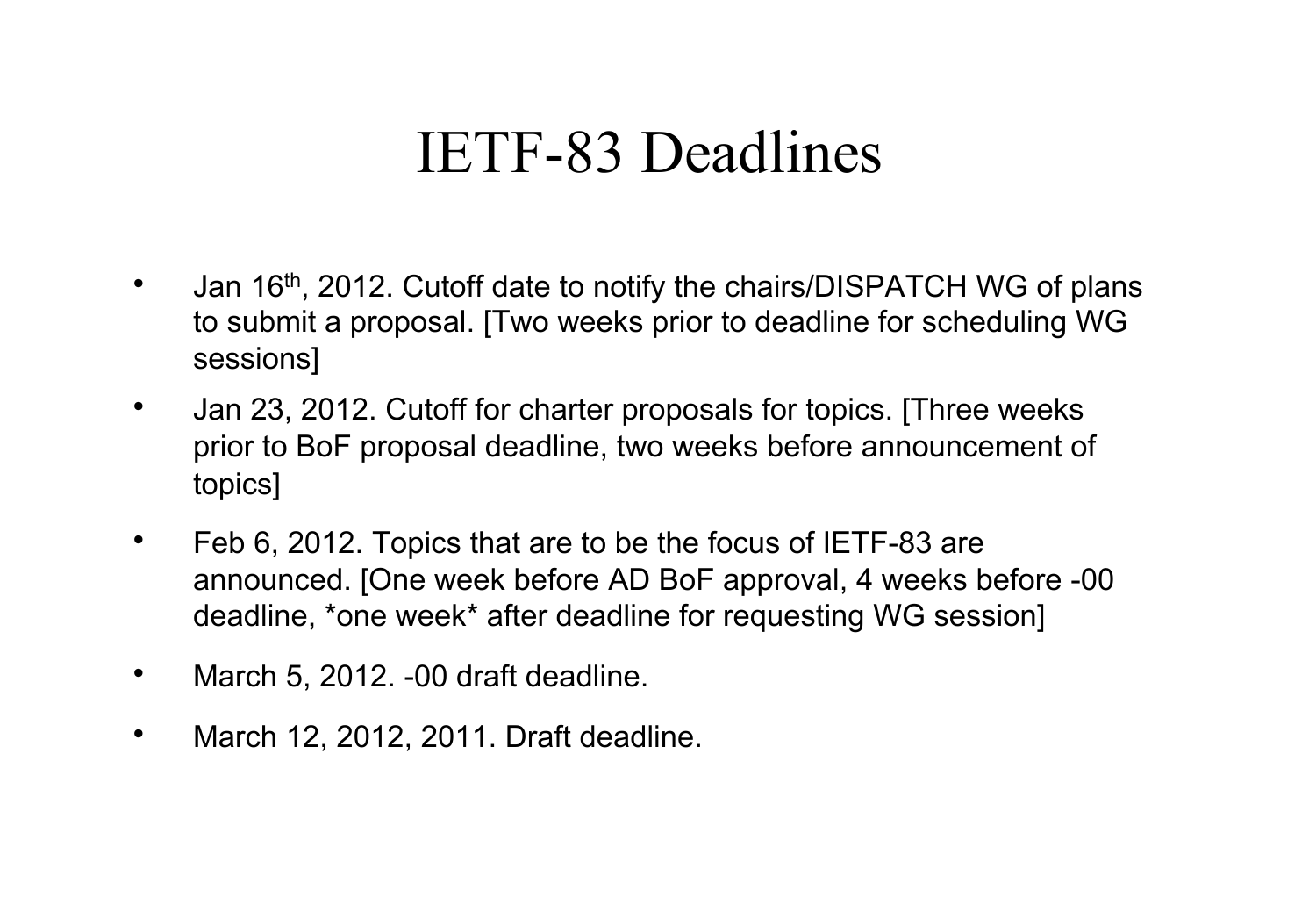# Other Meetings of Interest

- ! CLUE/RTCWEB adhoc:
	- . For discussing common protocol building blocks (e.g., RTP)
	- Thursday Lunchtime: 11:40-12:50
	- ! Location: 3F Banquet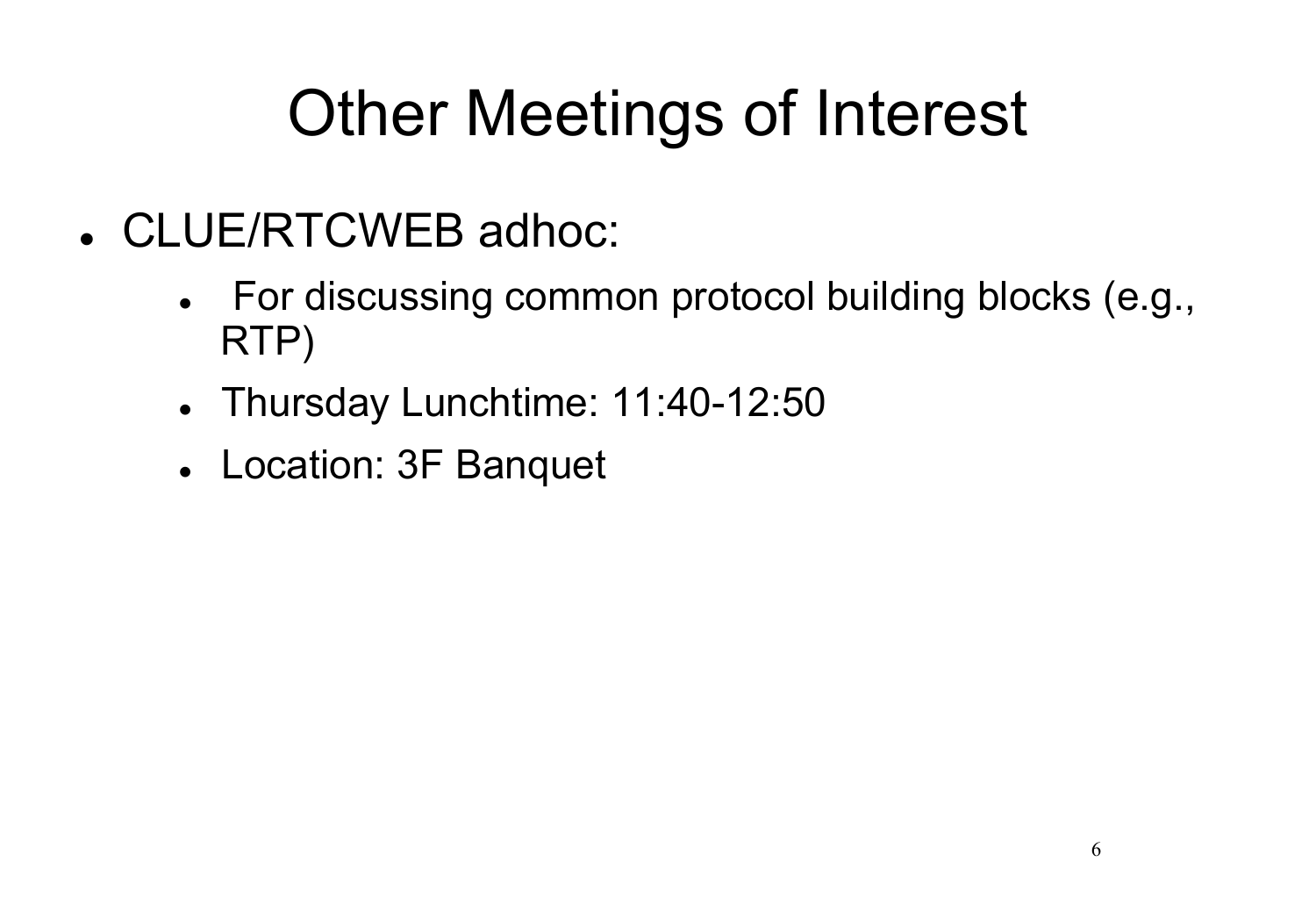## Other Topics of Interest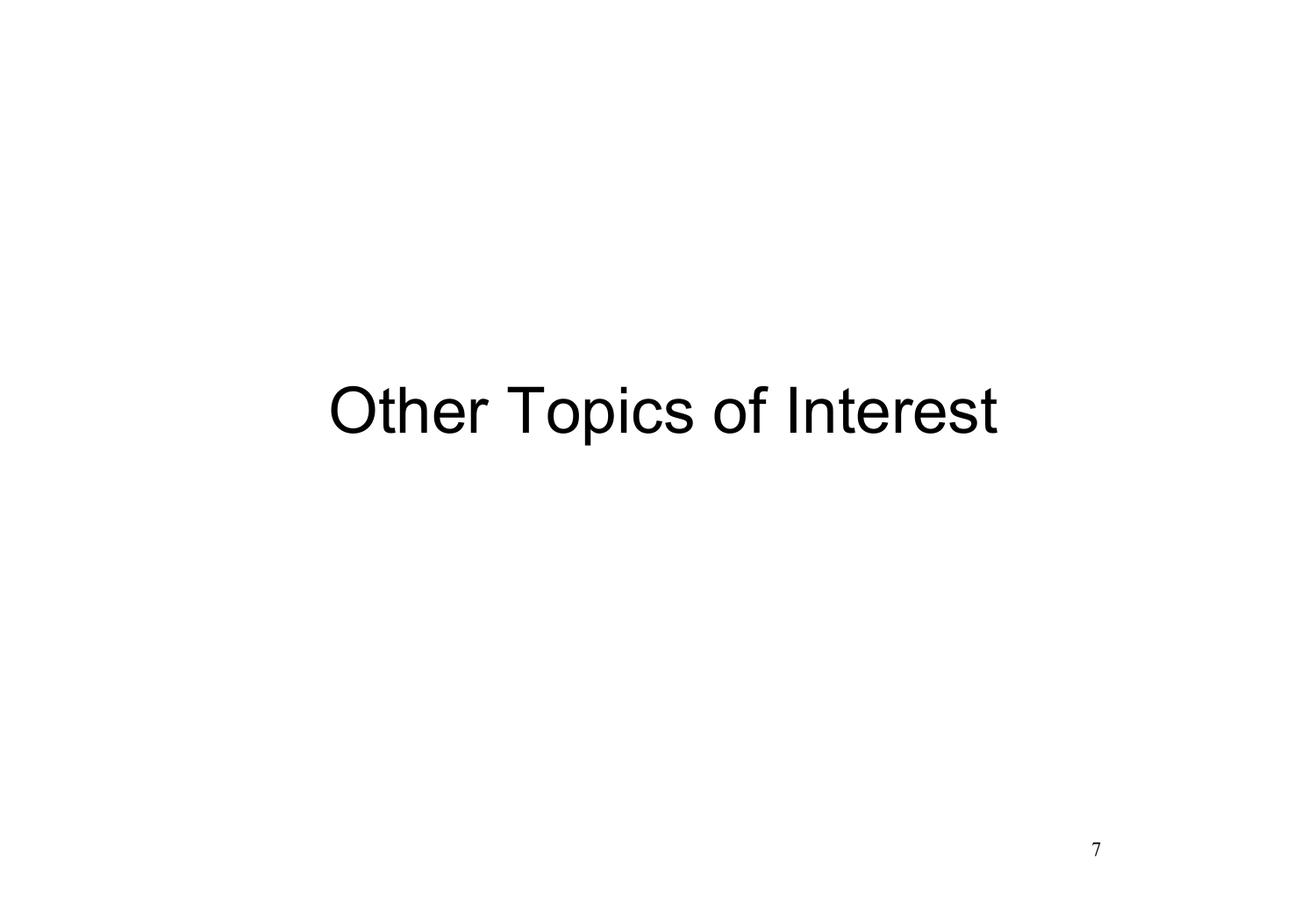## Infrastructure Overlay

- RELOAD, the P2P protocol defined in P2PSIP, permits to have multiple instances, each defined by a unique name which is used to resolve the bootstrap servers.
- There is a special class of overlays that, by definition, are required to be unique:
	- VIPR overlay
	- Bitcoin like overlay
	- BOINC-like overlay
- draft-petithuguenin-dispatch-unique-overlay proposes a set of requirements for Infrastructure Overlays.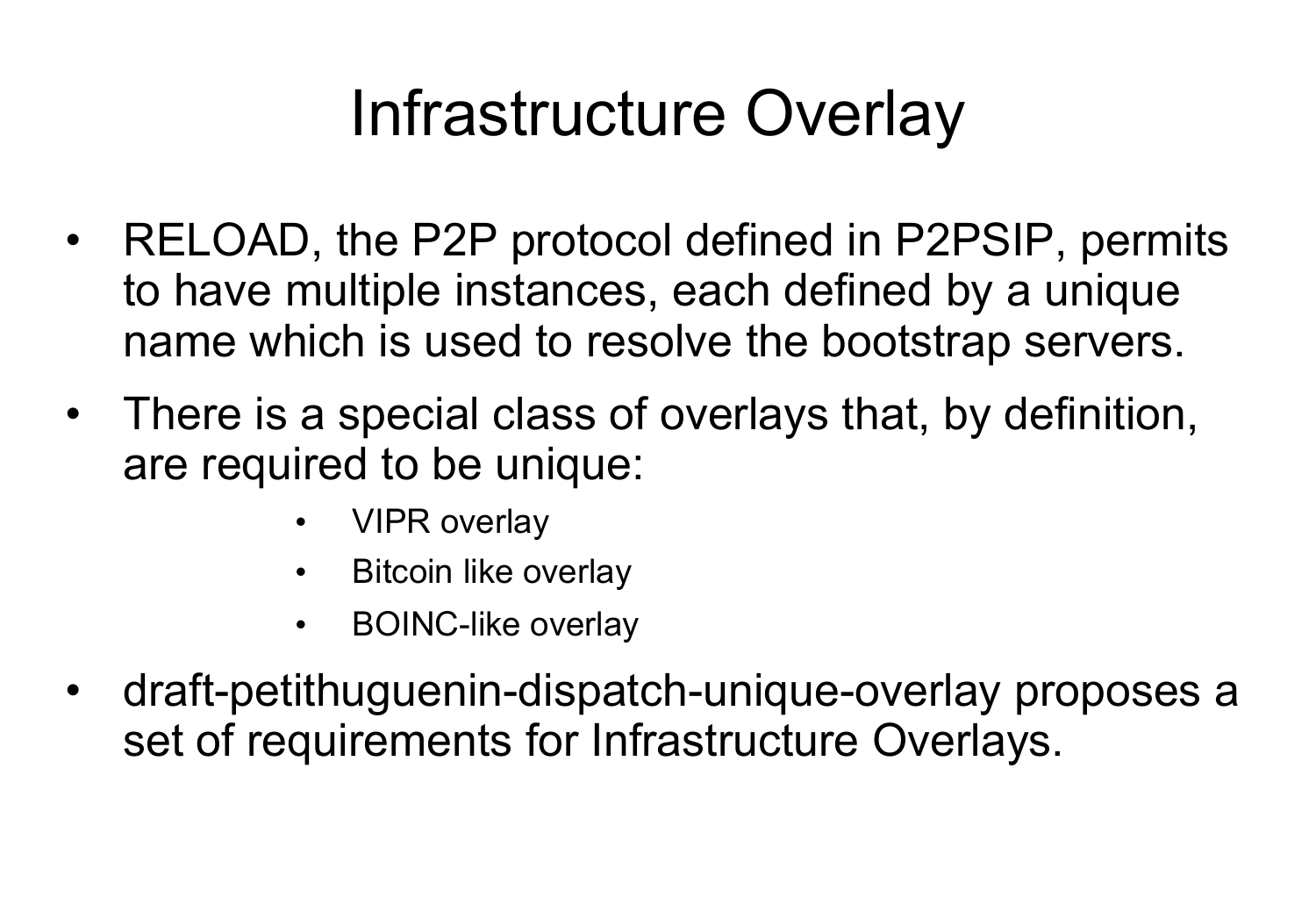# Media Stream Selection

#### Problem:

- Media Session with RTP Mixer where each participant may contribute multiple media streams
	- Centralized Conferencing / Telepresence
- The end-point is unable to receive all streams simultaneously due to bandwidth or processing limitations
- The end-point desires to explicitly control which media streams are being delivered instead of centralized or automatic selection
- Dynamic selection with real-time requirements

Draft:

draft-westerlund-dispatch-stream-selection

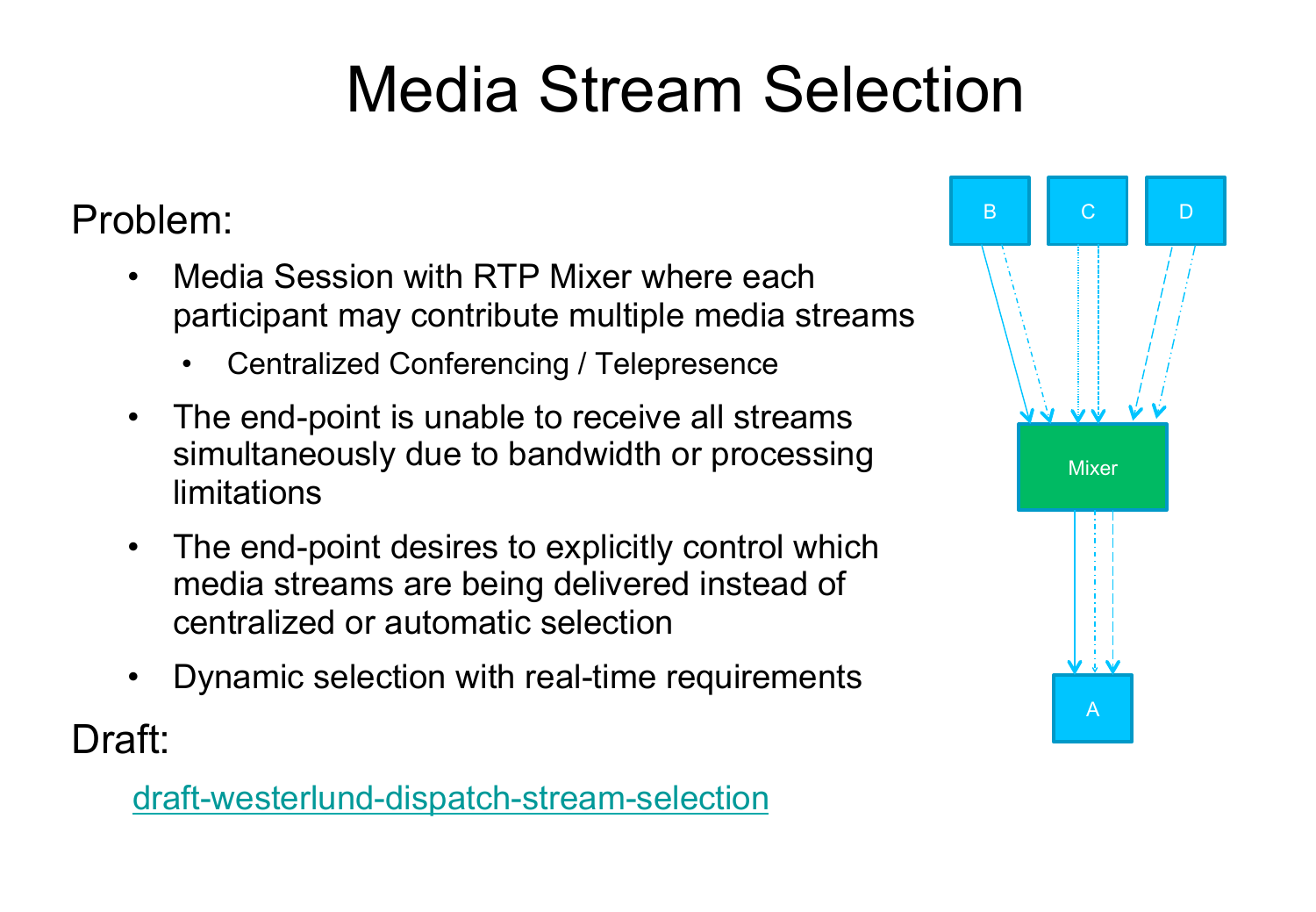# SIP Forum – SIPconnect-IT

#### SIPconnect-IT" initiative to focus on **1.1 development, interoperability,**<br>and tosting **R848 (RRGCA) NOTKShop planned for Jan 26-27, 2012 at Cablelabs and testing with the following goals:**

Poulder to:<br>Pouldentify and share t**sthoicralessues is an pleure antable**during product/service development

- Accelerate vendor and service provider interoperability
- Analyze and Harmonize SIP**ed Procented test comma**liant Several organizations have developed test plans). SIPCOMMECTELY DEVERBOUT TO NEW TEST TO DEVELOP AND POSSIBLE STRUCTURE STRUCTURE STRUCTURE STRUCTURE STRUCTURE **Boulder to: Boulder to: 1.1 Compliance Program**
- Detetifyiaed rehateoree, Fricant as sures technical requirements for ordulativs parional cyurlal pment
- SIPconnect-IT test event<br>• Amalyze and Harmonize SIPconnect 1.1 test plans. (Several organizations have www.sipforum.org developed test plans).
- Share Test Tools and Testim political methodologies
- Solicit input on the benefit and possible tient under contrasters also also allow movement of Program is contained program in Solicit input on the benefit and possible is intuitived and also also allow movement.
- Determine the Scope, Format and technical requirements for holding an inauguid,507/ **Bernal Connect Connect Connect**<br>**Bernal Connect Connect Connect Connect Connect Connect Connect Connect Connect Connect Connect Connect**
- **Benddrect**-IT test event<br>http://www.sipforum.org/c • http://www.sipforum.org/component/option,com\_docman/task,doc\_download/gid,507/ Itemid,261/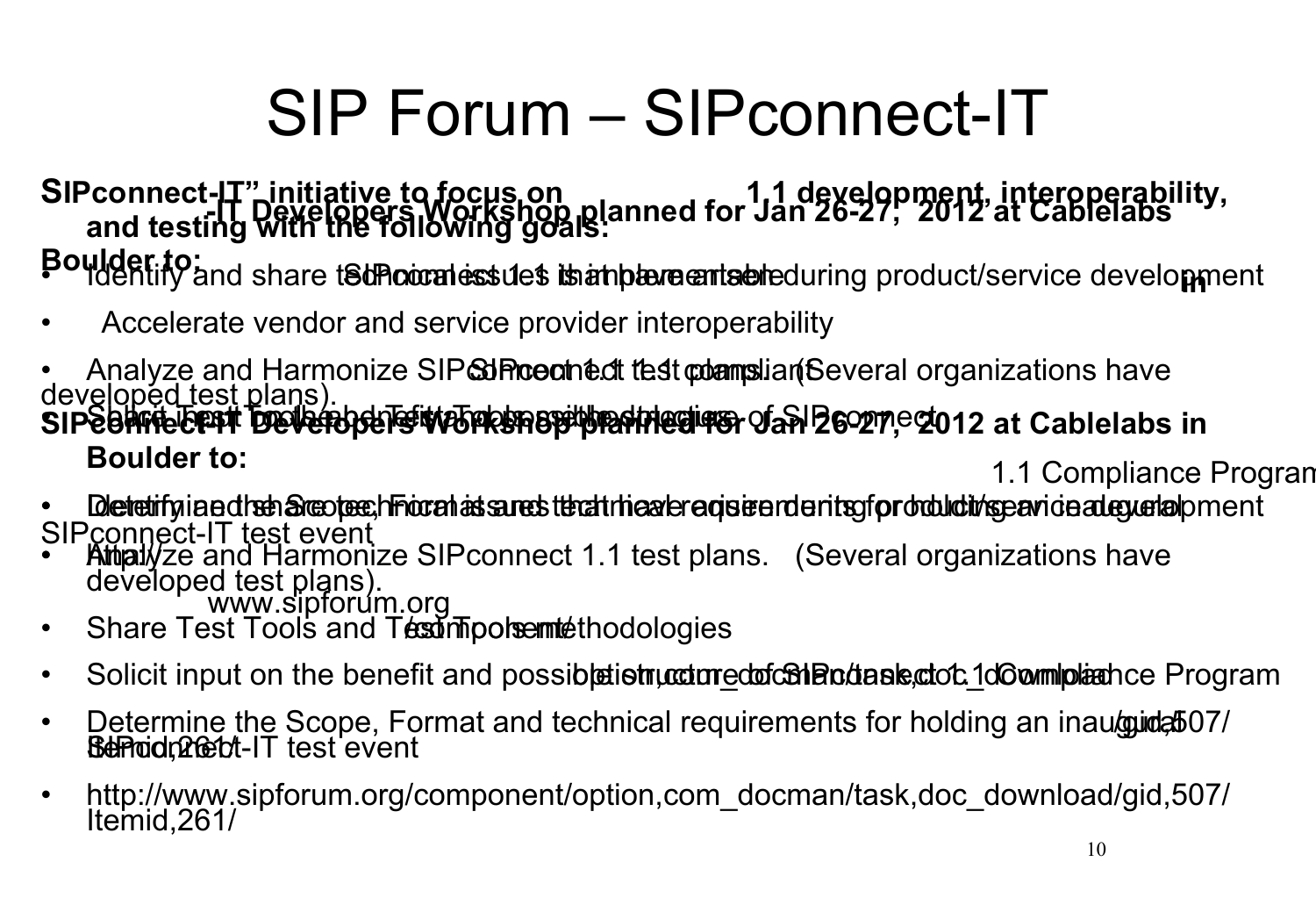## SIP Forum – SIPNOC

**SIPNOC US 2012 planned for June 25-27, 2012 in Herndon, Virginia:** 

**Further information:** 

**Further information: www.sipnoc.org**